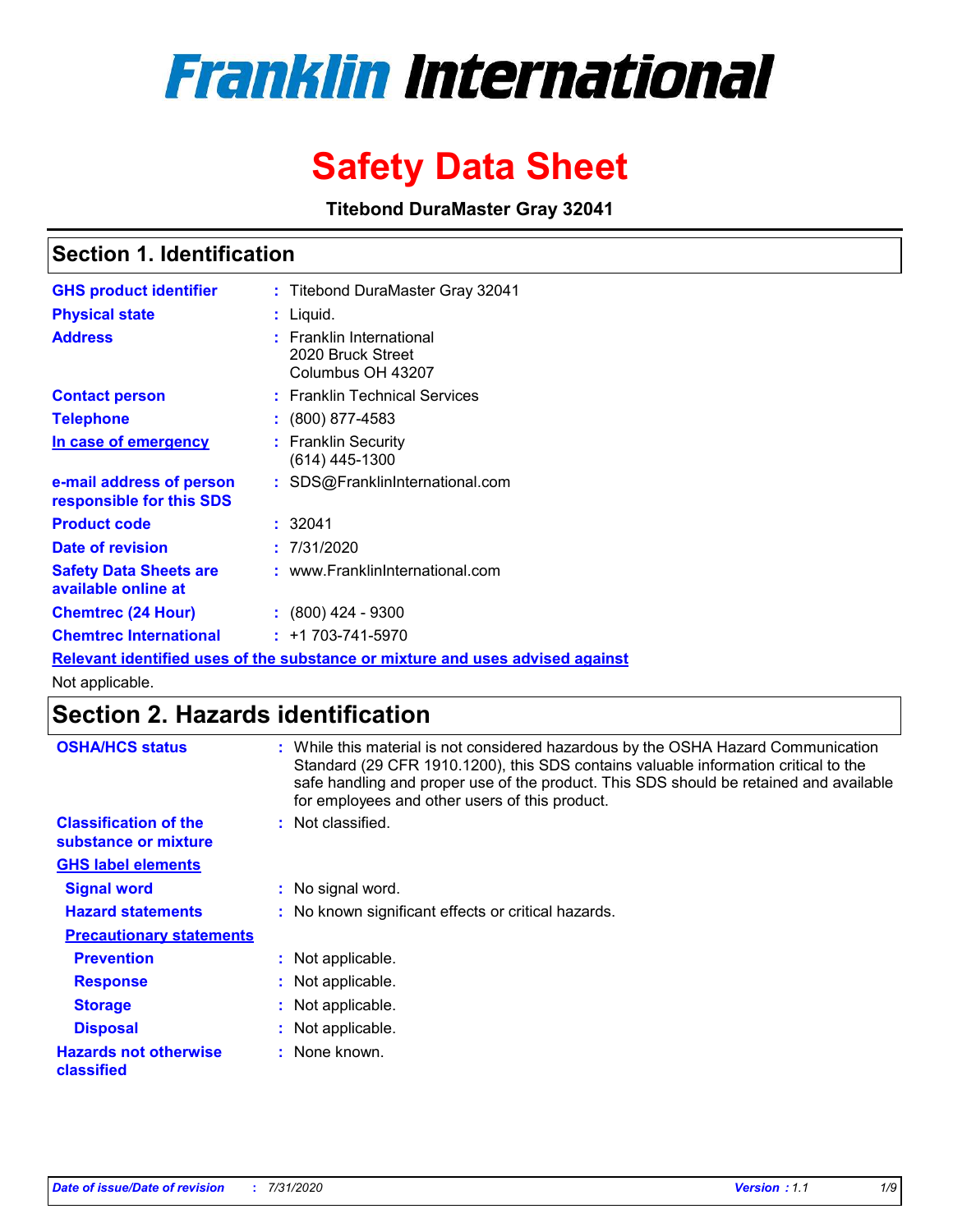## **Section 3. Composition/information on ingredients**

**Substance/mixture :** Mixture

Any concentration shown as a range is to protect confidentiality or is due to batch variation.

**There are no ingredients present which, within the current knowledge of the supplier and in the concentrations applicable, are classified as hazardous to health or the environment and hence require reporting in this section. Occupational exposure limits, if available, are listed in Section 8.**

## **Section 4. First aid measures**

| <b>Description of necessary first aid measures</b>        |                                                                                                                                                                                                                                                                                                                                                |
|-----------------------------------------------------------|------------------------------------------------------------------------------------------------------------------------------------------------------------------------------------------------------------------------------------------------------------------------------------------------------------------------------------------------|
| <b>Eye contact</b>                                        | : Immediately flush eyes with plenty of water, occasionally lifting the upper and lower<br>eyelids. Check for and remove any contact lenses. Get medical attention if irritation<br>occurs.                                                                                                                                                    |
| <b>Inhalation</b>                                         | : Remove victim to fresh air and keep at rest in a position comfortable for breathing. Get<br>medical attention if needed.                                                                                                                                                                                                                     |
| <b>Skin contact</b>                                       | : Flush contaminated skin with plenty of water. Remove contaminated clothing and<br>shoes. Get medical attention if needed.                                                                                                                                                                                                                    |
| <b>Ingestion</b>                                          | : Wash out mouth with water. Remove victim to fresh air and keep at rest in a position<br>comfortable for breathing. If material has been swallowed and the exposed person is<br>conscious, give small quantities of water to drink. Do not induce vomiting unless<br>directed to do so by medical personnel. Get medical attention if needed. |
| <b>Most important symptoms/effects, acute and delayed</b> |                                                                                                                                                                                                                                                                                                                                                |
| <b>Potential acute health effects</b>                     |                                                                                                                                                                                                                                                                                                                                                |
| Eye contact                                               | : This product may irritate eyes upon contact.                                                                                                                                                                                                                                                                                                 |
| <b>Inhalation</b>                                         | : No known significant effects or critical hazards.                                                                                                                                                                                                                                                                                            |
| <b>Skin contact</b>                                       | : No known significant effects or critical hazards.                                                                                                                                                                                                                                                                                            |
| <b>Ingestion</b>                                          | : No known significant effects or critical hazards.                                                                                                                                                                                                                                                                                            |
| <b>Over-exposure signs/symptoms</b>                       |                                                                                                                                                                                                                                                                                                                                                |
| <b>Eye contact</b>                                        | : No specific data.                                                                                                                                                                                                                                                                                                                            |
| <b>Inhalation</b>                                         | : No specific data.                                                                                                                                                                                                                                                                                                                            |
| <b>Skin contact</b>                                       | : No specific data.                                                                                                                                                                                                                                                                                                                            |
| <b>Ingestion</b>                                          | : No specific data.                                                                                                                                                                                                                                                                                                                            |
|                                                           | Indication of immediate medical attention and special treatment needed, if necessary                                                                                                                                                                                                                                                           |
| <b>Notes to physician</b>                                 | : Treat symptomatically. Contact poison treatment specialist immediately if large<br>quantities have been ingested or inhaled.                                                                                                                                                                                                                 |
| <b>Specific treatments</b>                                | : No specific treatment.                                                                                                                                                                                                                                                                                                                       |
| <b>Protection of first-aiders</b>                         | : No action shall be taken involving any personal risk or without suitable training.                                                                                                                                                                                                                                                           |
|                                                           |                                                                                                                                                                                                                                                                                                                                                |

**See toxicological information (Section 11)**

#### **Section 5. Fire-fighting measures**

| <b>Extinguishing media</b>                           |                                                                                       |
|------------------------------------------------------|---------------------------------------------------------------------------------------|
| <b>Suitable extinguishing</b><br>media               | : Use an extinguishing agent suitable for the surrounding fire.                       |
| <b>Unsuitable extinguishing</b><br>media             | : None known.                                                                         |
| <b>Specific hazards arising</b><br>from the chemical | : In a fire or if heated, a pressure increase will occur and the container may burst. |
| <b>Hazardous thermal</b><br>decomposition products   | : No specific data.                                                                   |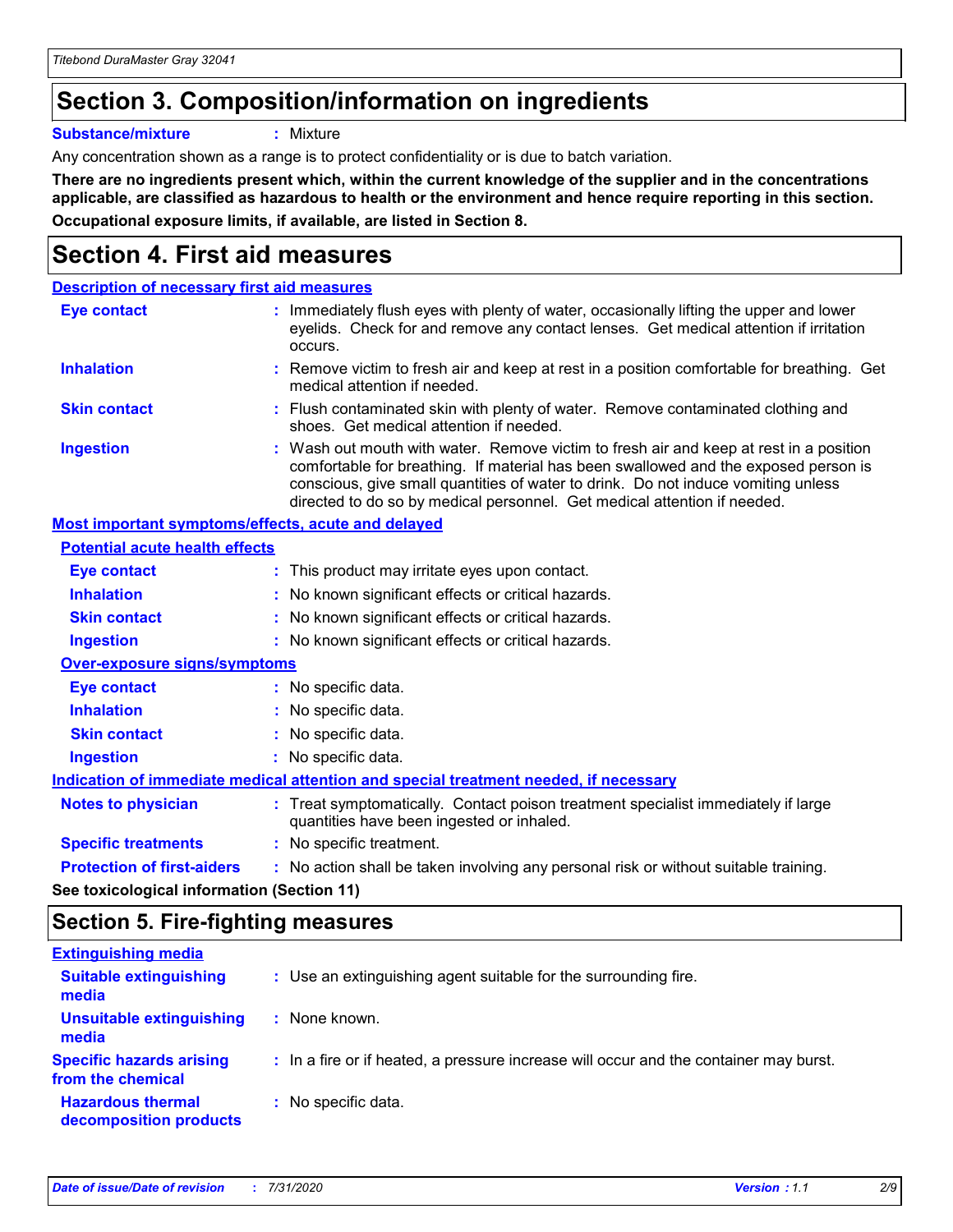## **Section 5. Fire-fighting measures**

| <b>Special protective actions</b><br>for fire-fighters   | : Promptly isolate the scene by removing all persons from the vicinity of the incident if<br>there is a fire. No action shall be taken involving any personal risk or without suitable<br>training. |
|----------------------------------------------------------|-----------------------------------------------------------------------------------------------------------------------------------------------------------------------------------------------------|
| <b>Special protective</b><br>equipment for fire-fighters | Fire-fighters should wear appropriate protective equipment and self-contained breathing<br>apparatus (SCBA) with a full face-piece operated in positive pressure mode.                              |

## **Section 6. Accidental release measures**

| <b>Personal precautions, protective equipment and emergency procedures</b> |  |                                                                                                                                                                                                                                                                                                                                                                                                                                                                                                                                                                                            |
|----------------------------------------------------------------------------|--|--------------------------------------------------------------------------------------------------------------------------------------------------------------------------------------------------------------------------------------------------------------------------------------------------------------------------------------------------------------------------------------------------------------------------------------------------------------------------------------------------------------------------------------------------------------------------------------------|
| For non-emergency<br>personnel                                             |  | : No action shall be taken involving any personal risk or without suitable training.<br>Evacuate surrounding areas. Keep unnecessary and unprotected personnel from<br>entering. Do not touch or walk through spilled material. Put on appropriate personal<br>protective equipment.                                                                                                                                                                                                                                                                                                       |
| For emergency responders                                                   |  | : If specialized clothing is required to deal with the spillage, take note of any information in<br>Section 8 on suitable and unsuitable materials. See also the information in "For non-<br>emergency personnel".                                                                                                                                                                                                                                                                                                                                                                         |
| <b>Environmental precautions</b>                                           |  | : Avoid dispersal of spilled material and runoff and contact with soil, waterways, drains<br>and sewers. Inform the relevant authorities if the product has caused environmental<br>pollution (sewers, waterways, soil or air).                                                                                                                                                                                                                                                                                                                                                            |
| <b>Methods and materials for containment and cleaning up</b>               |  |                                                                                                                                                                                                                                                                                                                                                                                                                                                                                                                                                                                            |
| <b>Small spill</b>                                                         |  | : Stop leak if without risk. Move containers from spill area. Dilute with water and mop up<br>if water-soluble. Alternatively, or if water-insoluble, absorb with an inert dry material and<br>place in an appropriate waste disposal container. Dispose of via a licensed waste<br>disposal contractor.                                                                                                                                                                                                                                                                                   |
| <b>Large spill</b>                                                         |  | : Stop leak if without risk. Move containers from spill area. Prevent entry into sewers,<br>water courses, basements or confined areas. Wash spillages into an effluent treatment<br>plant or proceed as follows. Contain and collect spillage with non-combustible,<br>absorbent material e.g. sand, earth, vermiculite or diatomaceous earth and place in<br>container for disposal according to local regulations (see Section 13). Dispose of via a<br>licensed waste disposal contractor. Note: see Section 1 for emergency contact<br>information and Section 13 for waste disposal. |
|                                                                            |  |                                                                                                                                                                                                                                                                                                                                                                                                                                                                                                                                                                                            |

#### **Section 7. Handling and storage**

#### **Precautions for safe handling**

| <b>Protective measures</b>                                                | : Put on appropriate personal protective equipment (see Section 8).                                                                                                                                                                                                                                                                                                                                                                                                                                                                                                                                                                                      |
|---------------------------------------------------------------------------|----------------------------------------------------------------------------------------------------------------------------------------------------------------------------------------------------------------------------------------------------------------------------------------------------------------------------------------------------------------------------------------------------------------------------------------------------------------------------------------------------------------------------------------------------------------------------------------------------------------------------------------------------------|
| <b>Advice on general</b><br>occupational hygiene                          | : Eating, drinking and smoking should be prohibited in areas where this material is<br>handled, stored and processed. Workers should wash hands and face before eating,<br>drinking and smoking. Remove contaminated clothing and protective equipment before<br>entering eating areas. See also Section 8 for additional information on hygiene<br>measures.                                                                                                                                                                                                                                                                                            |
| <b>Conditions for safe storage,</b><br>including any<br>incompatibilities | Store between the following temperatures: 5 to 38°C (41 to 100.4°F). Store in<br>accordance with local regulations. Store in original container protected from direct<br>sunlight in a dry, cool and well-ventilated area, away from incompatible materials (see<br>Section 10) and food and drink. Keep container tightly closed and sealed until ready for<br>use. Containers that have been opened must be carefully resealed and kept upright to<br>prevent leakage. Do not store in unlabeled containers. Use appropriate containment to<br>avoid environmental contamination. See Section 10 for incompatible materials before<br>handling or use. |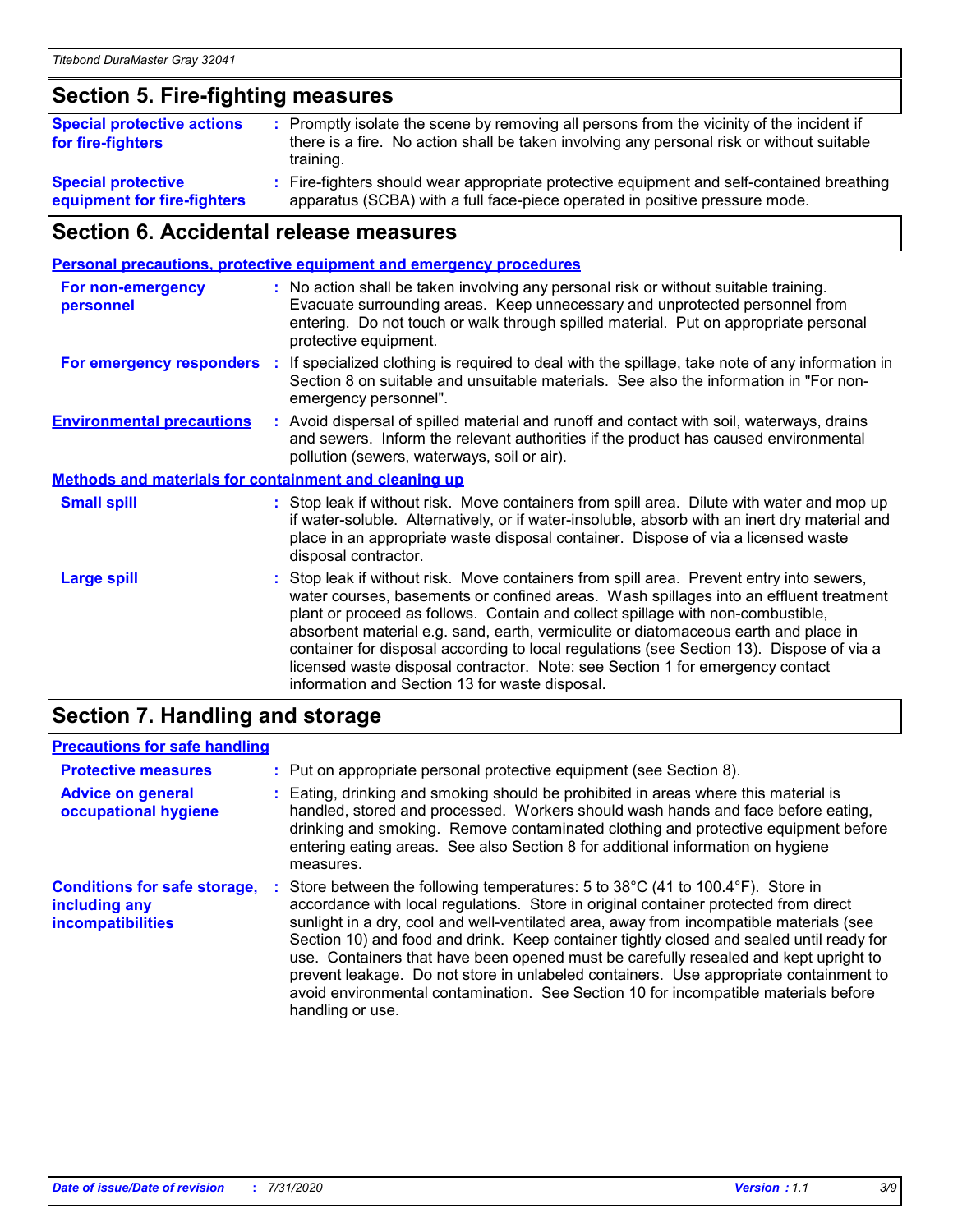## **Section 8. Exposure controls/personal protection**

#### **Control parameters**

| <b>Occupational exposure limits</b>               |                                                                                                                                                                                                                                                                                                                                                                                                   |
|---------------------------------------------------|---------------------------------------------------------------------------------------------------------------------------------------------------------------------------------------------------------------------------------------------------------------------------------------------------------------------------------------------------------------------------------------------------|
| None.                                             |                                                                                                                                                                                                                                                                                                                                                                                                   |
| <b>Appropriate engineering</b><br><b>controls</b> | : Good general ventilation should be sufficient to control worker exposure to airborne<br>contaminants.                                                                                                                                                                                                                                                                                           |
| <b>Environmental exposure</b><br><b>controls</b>  | : Emissions from ventilation or work process equipment should be checked to ensure<br>they comply with the requirements of environmental protection legislation. In some<br>cases, fume scrubbers, filters or engineering modifications to the process equipment<br>will be necessary to reduce emissions to acceptable levels.                                                                   |
| <b>Individual protection measures</b>             |                                                                                                                                                                                                                                                                                                                                                                                                   |
| <b>Hygiene measures</b>                           | : Wash hands, forearms and face thoroughly after handling chemical products, before<br>eating, smoking and using the lavatory and at the end of the working period.<br>Appropriate techniques should be used to remove potentially contaminated clothing.<br>Wash contaminated clothing before reusing. Ensure that eyewash stations and safety<br>showers are close to the workstation location. |
| <b>Eye/face protection</b>                        | : Safety eyewear complying with an approved standard should be used when a risk<br>assessment indicates this is necessary to avoid exposure to liquid splashes, mists,<br>gases or dusts. If contact is possible, the following protection should be worn, unless<br>the assessment indicates a higher degree of protection: safety glasses with side-<br>shields.                                |
| <b>Skin protection</b>                            |                                                                                                                                                                                                                                                                                                                                                                                                   |
| <b>Hand protection</b>                            | : Chemical-resistant, impervious gloves complying with an approved standard should be<br>worn at all times when handling chemical products if a risk assessment indicates this is<br>necessary.                                                                                                                                                                                                   |
| <b>Body protection</b>                            | : Personal protective equipment for the body should be selected based on the task being<br>performed and the risks involved and should be approved by a specialist before<br>handling this product.                                                                                                                                                                                               |
| <b>Other skin protection</b>                      | : Appropriate footwear and any additional skin protection measures should be selected<br>based on the task being performed and the risks involved and should be approved by a<br>specialist before handling this product.                                                                                                                                                                         |
| <b>Respiratory protection</b>                     | : Based on the hazard and potential for exposure, select a respirator that meets the<br>appropriate standard or certification. Respirators must be used according to a<br>respiratory protection program to ensure proper fitting, training, and other important<br>aspects of use.                                                                                                               |

## **Section 9. Physical and chemical properties**

| <b>Appearance</b>                                                       |                                               |
|-------------------------------------------------------------------------|-----------------------------------------------|
| <b>Physical state</b>                                                   | : Liquid. [Paste.]                            |
| <b>Color</b>                                                            | $:$ Gray.                                     |
| <b>Odor</b>                                                             | : Characteristic. [Slight]                    |
| <b>Odor threshold</b>                                                   | : Not available.                              |
| рH                                                                      | $: 6.5 \text{ to } 8$                         |
| <b>Melting point</b>                                                    | : Not available.                              |
| <b>Boiling point</b>                                                    | : $100^{\circ}$ C (212 $^{\circ}$ F)          |
| <b>Flash point</b>                                                      | : Closed cup: >93.333°C (>200°F) [Setaflash.] |
| <b>Evaporation rate</b>                                                 | : Not available.                              |
| <b>Flammability (solid, gas)</b>                                        | $:$ Not available.                            |
| <b>Lower and upper explosive : Not available.</b><br>(flammable) limits |                                               |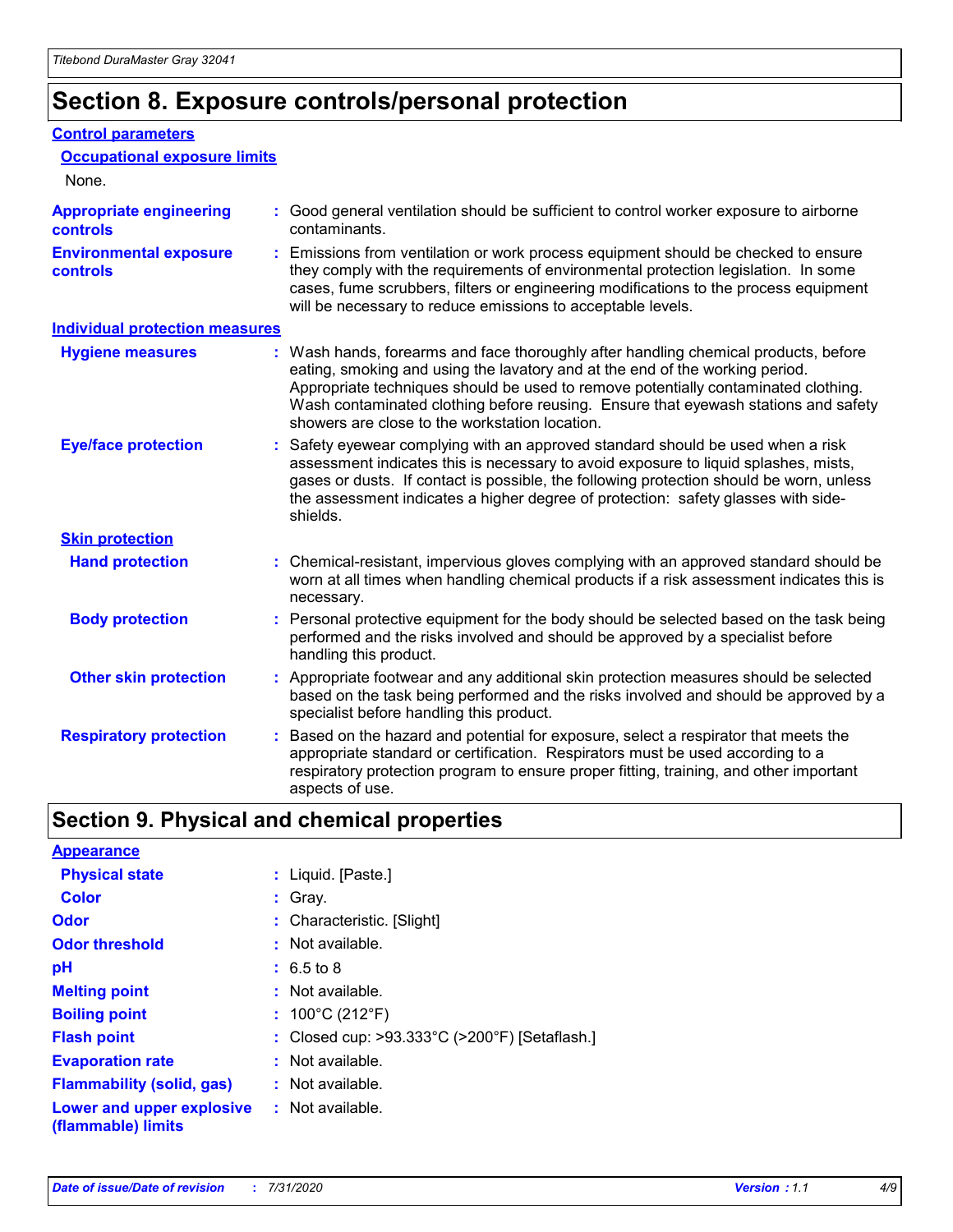### **Section 9. Physical and chemical properties**

| <b>VOC (less water, less)</b><br>exempt solvents) | $: 4$ g/l                                                                     |
|---------------------------------------------------|-------------------------------------------------------------------------------|
|                                                   | Not available.                                                                |
| <b>Vapor density</b>                              | : Not available.                                                              |
| <b>Relative density</b>                           | : 1.3                                                                         |
| <b>Solubility</b>                                 | : Very slightly soluble in the following materials: cold water and hot water. |
| <b>Solubility in water</b>                        | : Not available.                                                              |
| <b>Partition coefficient: n-</b><br>octanol/water | : Not available.                                                              |
| <b>Auto-ignition temperature</b>                  | : Not available.                                                              |
| <b>Decomposition temperature</b>                  | : Not available.                                                              |
| <b>Viscosity</b>                                  | : Not available.                                                              |

## **Section 10. Stability and reactivity**

| <b>Reactivity</b>                            | : No specific test data related to reactivity available for this product or its ingredients.              |
|----------------------------------------------|-----------------------------------------------------------------------------------------------------------|
| <b>Chemical stability</b>                    | : The product is stable.                                                                                  |
| <b>Possibility of hazardous</b><br>reactions | : Under normal conditions of storage and use, hazardous reactions will not occur.                         |
| <b>Conditions to avoid</b>                   | : No specific data.                                                                                       |
| <b>Incompatible materials</b>                | : No specific data.                                                                                       |
| <b>Hazardous decomposition</b><br>products   | : Under normal conditions of storage and use, hazardous decomposition products should<br>not be produced. |

## **Section 11. Toxicological information**

#### **Information on toxicological effects**

#### **Acute toxicity**

Not available.

#### **Irritation/Corrosion**

Not available.

#### **Sensitization**

Not available.

#### **Mutagenicity**

Not available.

#### **Carcinogenicity**

Not available.

#### **Reproductive toxicity**

Not available.

#### **Teratogenicity**

Not available.

#### **Specific target organ toxicity (single exposure)**

Not available.

#### **Specific target organ toxicity (repeated exposure)** Not available.

#### **Aspiration hazard**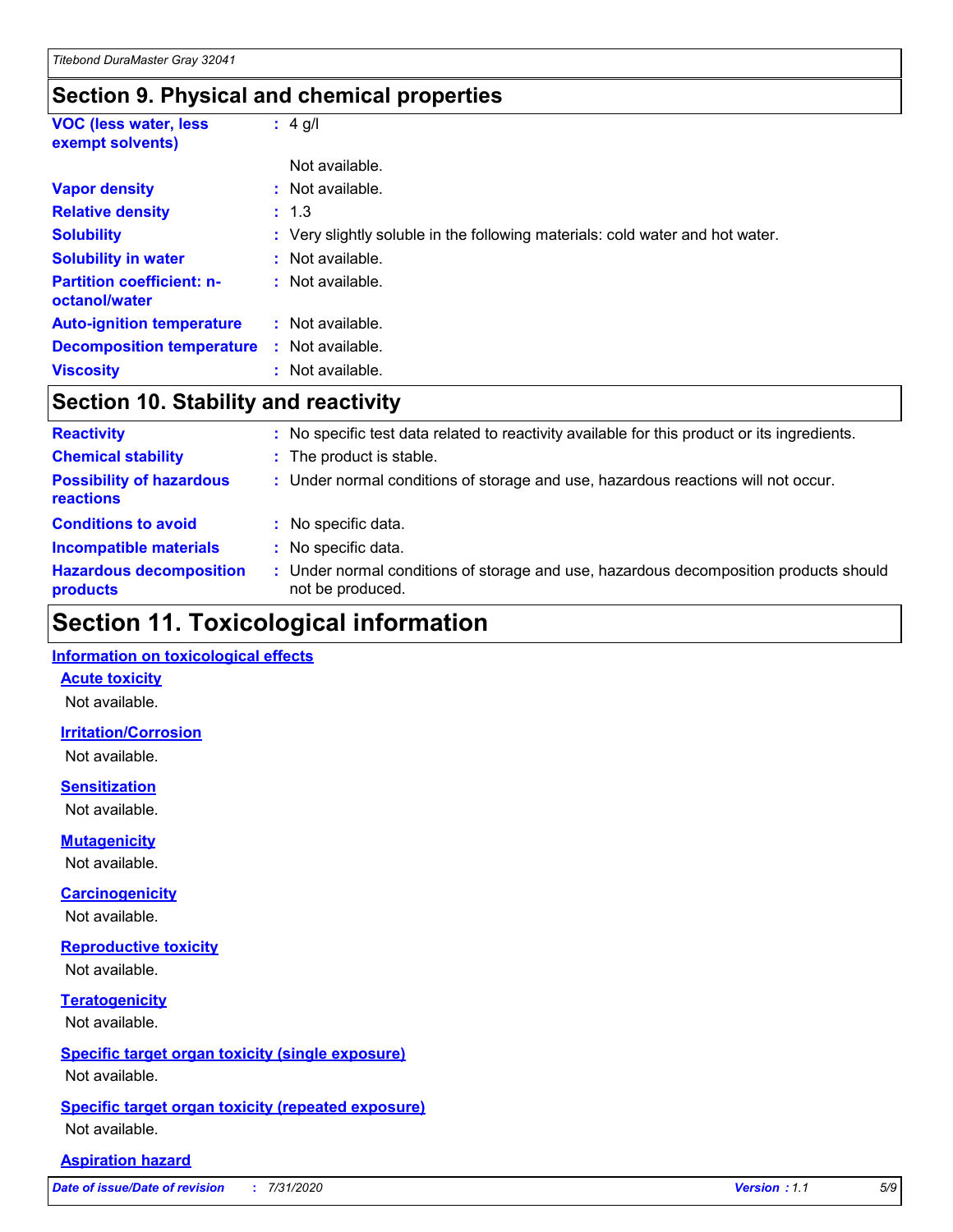## **Section 11. Toxicological information**

| Not available.                                         |                                                                                          |
|--------------------------------------------------------|------------------------------------------------------------------------------------------|
| <b>Information on the likely</b><br>routes of exposure | : Not available.                                                                         |
| <b>Potential acute health effects</b>                  |                                                                                          |
| <b>Eye contact</b>                                     | This product may irritate eyes upon contact.<br>÷.                                       |
| <b>Inhalation</b>                                      | No known significant effects or critical hazards.                                        |
| <b>Skin contact</b>                                    | No known significant effects or critical hazards.<br>t.                                  |
| <b>Ingestion</b>                                       | : No known significant effects or critical hazards.                                      |
|                                                        | <b>Symptoms related to the physical, chemical and toxicological characteristics</b>      |
| <b>Eye contact</b>                                     | : No specific data.                                                                      |
| <b>Inhalation</b>                                      | : No specific data.                                                                      |
| <b>Skin contact</b>                                    | No specific data.                                                                        |
| <b>Ingestion</b>                                       | : No specific data.                                                                      |
|                                                        | Delayed and immediate effects and also chronic effects from short and long term exposure |
| <b>Short term exposure</b>                             |                                                                                          |
| <b>Potential immediate</b><br>effects                  | : Not available.                                                                         |
| <b>Potential delayed effects</b>                       | : Not available.                                                                         |
| <b>Long term exposure</b>                              |                                                                                          |
| <b>Potential immediate</b><br>effects                  | : Not available.                                                                         |
| <b>Potential delayed effects</b>                       | : Not available.                                                                         |
| <b>Potential chronic health effects</b>                |                                                                                          |
| Not available.                                         |                                                                                          |
| <b>General</b>                                         | : No known significant effects or critical hazards.                                      |
| <b>Carcinogenicity</b>                                 | No known significant effects or critical hazards.                                        |
| <b>Mutagenicity</b>                                    | No known significant effects or critical hazards.                                        |
| <b>Teratogenicity</b>                                  | No known significant effects or critical hazards.                                        |
| <b>Developmental effects</b>                           | No known significant effects or critical hazards.                                        |
| <b>Fertility effects</b>                               | : No known significant effects or critical hazards.                                      |
| <b>Numerical measures of toxicity</b>                  |                                                                                          |
| <b>Acute toxicity estimates</b>                        |                                                                                          |

Not available.

## **Section 12. Ecological information**

| <b>Toxicity</b>                                         |                                                     |              |     |
|---------------------------------------------------------|-----------------------------------------------------|--------------|-----|
| Not available.                                          |                                                     |              |     |
| <b>Persistence and degradability</b>                    |                                                     |              |     |
| Not available.                                          |                                                     |              |     |
| <b>Bioaccumulative potential</b>                        |                                                     |              |     |
| Not available.                                          |                                                     |              |     |
| <b>Mobility in soil</b>                                 |                                                     |              |     |
| <b>Soil/water partition</b><br><b>coefficient (Koc)</b> | : Not available.                                    |              |     |
| <b>Other adverse effects</b>                            | : No known significant effects or critical hazards. |              |     |
| <b>Date of issue/Date of revision</b>                   | 7/31/2020<br>t.                                     | Version: 1.1 | 6/9 |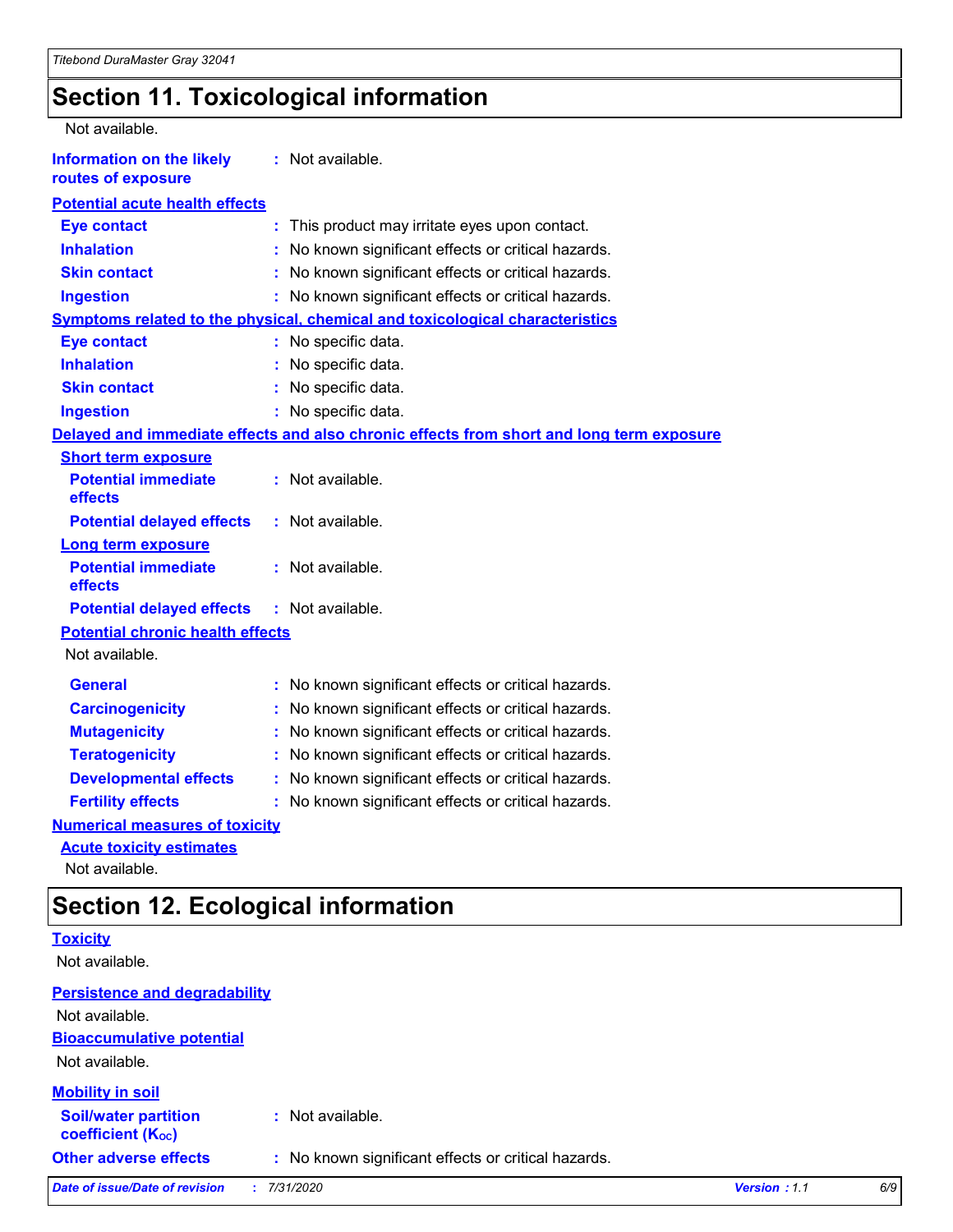## **Section 13. Disposal considerations**

#### **Disposal methods :**

The generation of waste should be avoided or minimized wherever possible. Disposal of this product, solutions and any by-products should at all times comply with the requirements of environmental protection and waste disposal legislation and any regional local authority requirements. Dispose of surplus and non-recyclable products via a licensed waste disposal contractor. Waste should not be disposed of untreated to the sewer unless fully compliant with the requirements of all authorities with jurisdiction. Waste packaging should be recycled. Incineration or landfill should only be considered when recycling is not feasible. This material and its container must be disposed of in a safe way. Empty containers or liners may retain some product residues. Avoid dispersal of spilled material and runoff and contact with soil, waterways, drains and sewers.

## **Section 14. Transport information**

|                                      | <b>DOT</b><br><b>Classification</b> | <b>TDG</b><br><b>Classification</b> | <b>Mexico</b><br><b>Classification</b> | <b>ADR/RID</b>           | <b>IMDG</b>              | <b>IATA</b>                  |
|--------------------------------------|-------------------------------------|-------------------------------------|----------------------------------------|--------------------------|--------------------------|------------------------------|
| <b>UN number</b>                     | Not regulated.                      | Not regulated.                      | Not regulated.                         | Not regulated.           | Not regulated.           | Not regulated.               |
| <b>UN proper</b><br>shipping name    | $\overline{\phantom{0}}$            | $\overline{\phantom{0}}$            | $\overline{\phantom{0}}$               | $\overline{\phantom{0}}$ | $\overline{\phantom{0}}$ | $\qquad \qquad \blacksquare$ |
| <b>Transport</b><br>hazard class(es) | $\blacksquare$                      | $\overline{\phantom{a}}$            | $\overline{\phantom{a}}$               | $\overline{\phantom{a}}$ | $\blacksquare$           | $\overline{\phantom{a}}$     |
| <b>Packing group</b>                 | Ξ.                                  | -                                   | -                                      | -                        |                          |                              |
| <b>Environmental</b><br>hazards      | No.                                 | No.                                 | No.                                    | No.                      | No.                      | No.                          |

## **Section 15. Regulatory information**

#### **U.S. Federal regulations SARA 302/304** No products were found. **Composition/information on ingredients**

#### **SARA 304 RQ :** Not applicable.

#### **SARA 311/312**

**Classification :** Not applicable.

#### **Composition/information on ingredients**

No products were found.

| <b>State regulations</b> |  |
|--------------------------|--|
| <b>Massachusetts</b>     |  |
| <b>New York</b>          |  |

None of the components are listed.

- **New York :** None of the components are listed.
- **New Jersey :** None of the components are listed.
- **Pennsylvania :** None of the components are listed.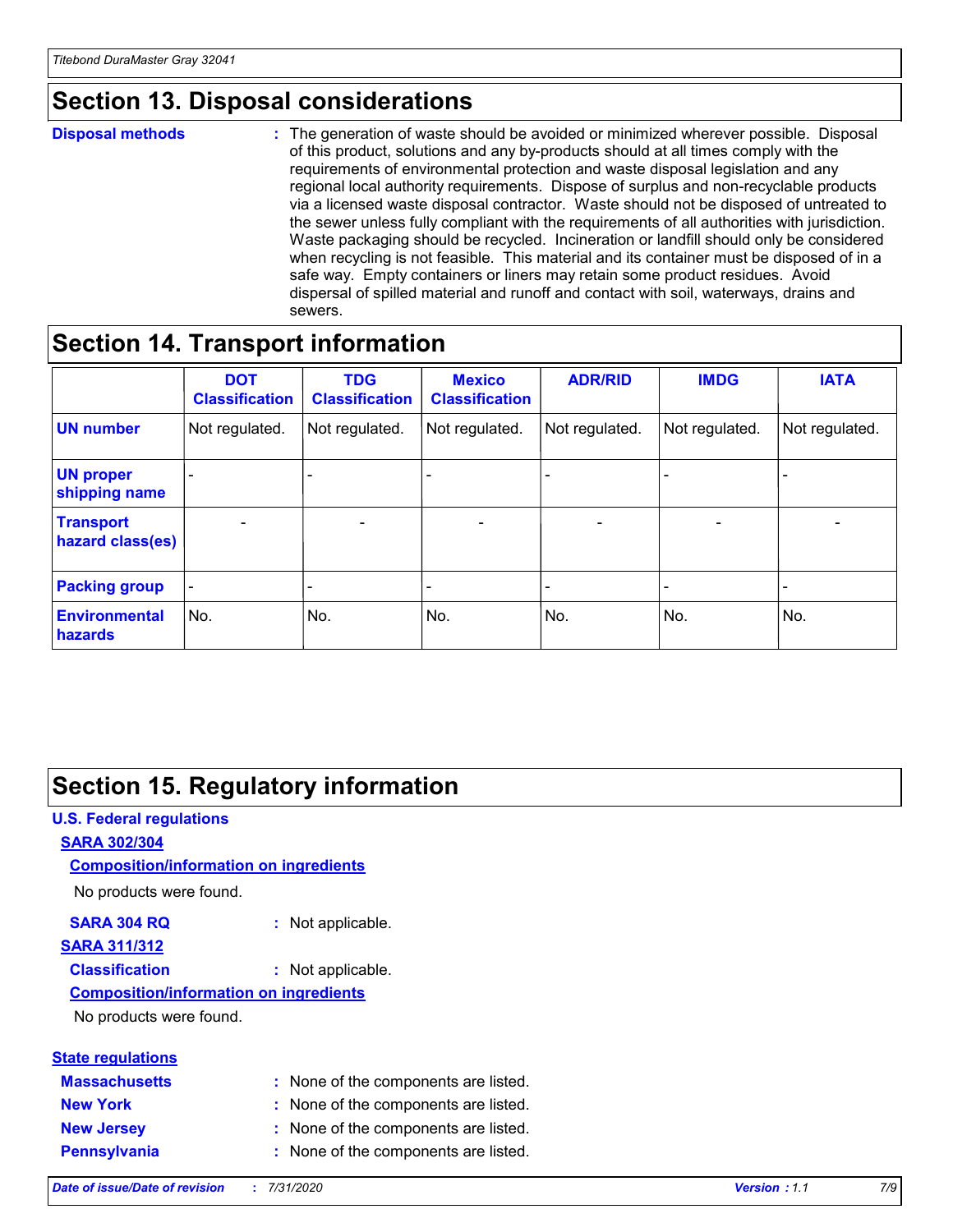## **Section 15. Regulatory information**

#### **California Prop. 65**

This product does not require a Safe Harbor warning under California Prop. 65.

#### **International regulations**

**Chemical Weapon Convention List Schedules I, II & III Chemicals**

Not listed.

#### **Montreal Protocol**

Not listed.

**Stockholm Convention on Persistent Organic Pollutants** Not listed.

**UNECE Aarhus Protocol on POPs and Heavy Metals**

Not listed.

#### **Inventory list**

**China :** Not determined.

**United States TSCA 8(b) inventory**

**:** All components are active or exempted.

## **Section 16. Other information**

**Hazardous Material Information System (U.S.A.)**



**Caution: HMIS® ratings are based on a 0-4 rating scale, with 0 representing minimal hazards or risks, and 4 representing significant hazards or risks. Although HMIS® ratings and the associated label are not required on SDSs or products leaving a facility under 29 CFR 1910.1200, the preparer may choose to provide them. HMIS® ratings are to be used with a fully implemented HMIS® program. HMIS® is a registered trademark and service mark of the American Coatings Association, Inc.**

**The customer is responsible for determining the PPE code for this material. For more information on HMIS® Personal Protective Equipment (PPE) codes, consult the HMIS® Implementation Manual.**

#### **National Fire Protection Association (U.S.A.)**



**Reprinted with permission from NFPA 704-2001, Identification of the Hazards of Materials for Emergency Response Copyright ©1997, National Fire Protection Association, Quincy, MA 02269. This reprinted material is not the complete and official position of the National Fire Protection Association, on the referenced subject which is represented only by the standard in its entirety.**

**Copyright ©2001, National Fire Protection Association, Quincy, MA 02269. This warning system is intended to be interpreted and applied only by properly trained individuals to identify fire, health and reactivity hazards of chemicals. The user is referred to certain limited number of chemicals with recommended classifications in NFPA 49 and NFPA 325, which would be used as a guideline only. Whether the chemicals are classified by NFPA or not, anyone using the 704 systems to classify chemicals does so at their own risk.**

#### **Procedure used to derive the classification**